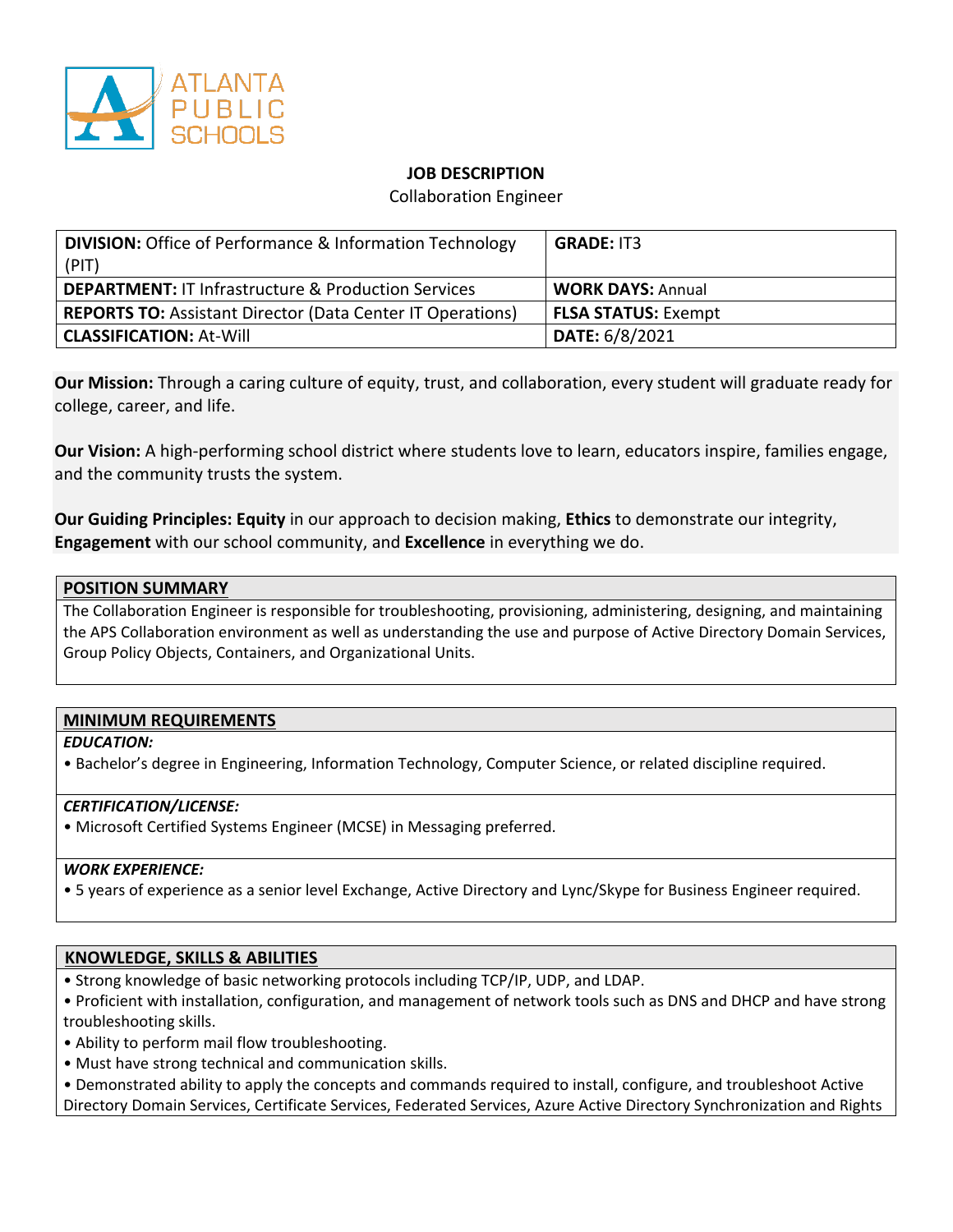

Management Services, Exchange, Lync, Skype for Business, Hybrid configurations of Exchange and Skype for Business with Office 365, OneDrive for Business, PowerShell, and tools for providing message hygiene.

• Must have the ability to be a liaison with local and field engineering team members and contracted vendors in an effort to maintain immediate response to critical requirements and issues impacting business function, school instruction, or student testing resulting from monitoring and analysis of current data within the systems.

• Must have very strong interpersonal skills as well as written and verbal communications skills.

• Must have the ability to organize work in a precise manner, multitask, and concentrate for long periods.

• Must be able to work under pressure and meet deadlines, be optimistic, energetic, and passionate about their work, and be accessible outside normal business hours to address emergency situations and perform monthly maintenance tasks.

• Analytical thinking.

• Ability to organize work in a precise manner, solves problems using clear logic from problem definition to solution.

• Ability to multitask as well as concentrate for long periods, and is relentless in pursuit of meaningful solutions.

• Able to identify areas where other expertise is required and is willing to be self- directed in gaining knowledge and seeking help.

• Someone at this level is self-motivated, learns quickly, follows instructions precisely, and documents his/her work carefully.

### **ESSENTIAL DUTIES**

• Responsible for upgrading, installing, implementing, deploying, and performing preventive maintenance on Microsoft Windows 2008 R2, 2012, 2012 R2, and 2016 domain controllers as well as Microsoft Windows 2008 R2, 2012, 2012 R2, and 2016 member servers.

• Responsible for the installation, configuration, and management of Microsoft Exchange 2010/2013/2016, Microsoft Lync 2010 and Skype for Business 2015, Active Directory Certificate Services and Federation Services, Azure Active Directory Synchronization Services and Rights Management Services.

• Manages the hybrid configurations for Exchange and Skype for Business with Office 365; have an understanding of email archiving solutions, Advanced Threat Protection Services, Exchange Online Protection, and tools for enhancing message hygiene and reducing spam and malware such as Trend Micro Scanmail for Exchange.

• Develops technology processes for automating repetitive tasks and empowering the Service Desk professionals to resolve more calls on first contact.

• Works under the general oversight of a Manager within IT and work closely with others in IT Infrastructure, Accountability, Information Services, Applications, other APS Business Units, all APS Schools, and many external vendors and service providers.

• Designs, builds, configures, installs, monitors, and supports the Email (Microsoft Exchange) Systems for the entire District.

• Configures, monitor, and supports the Microsoft Lync and Skype for Business Collaboration Environment for the school District.

• Manages and monitors Single Sign On and Azure Active Directory Synchronization Services for the District.

• Installs, configures, tests, and updates Email and Directory Services Servers, Certificate Services, Operating Systems, and related enterprise-class software and monitoring systems for the entire District.

• Provides infrastructure support for enterprise and student applications, including meeting with Business and Application Owners to define requirements prior to project implementation.

• Creates and updates documentation and diagrams for the Exchange, Lync/Skype for Business, Office 365, and Active Directory Environments and ensures Audit Compliance.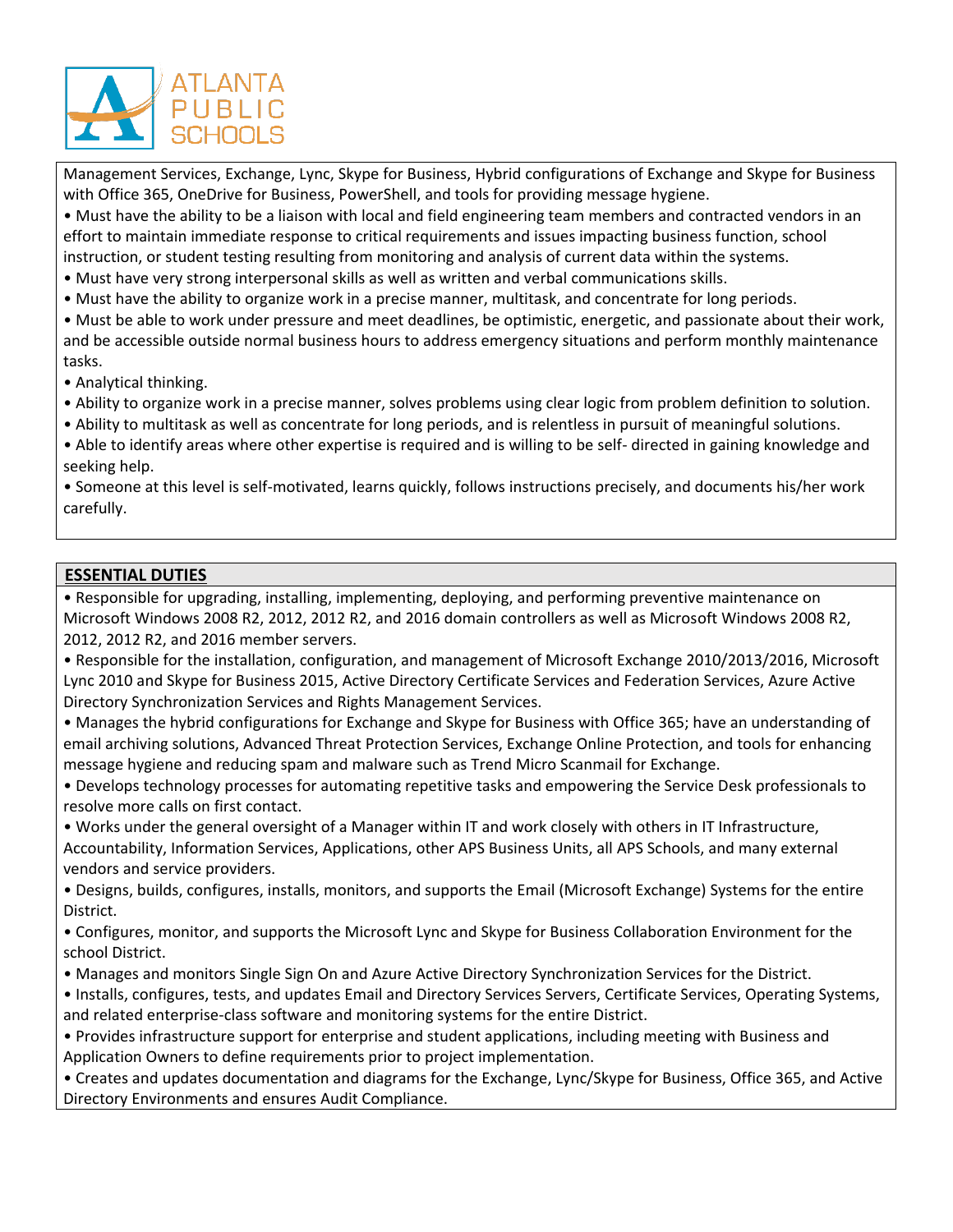

• Delivers services in his/her area of expertise as called upon by IT management, in support of the mission and goals of APS.

• Applies, recommends, and implements advanced technology concepts and solutions to improve the efficiency and effectiveness of multiple divisions.

• Performs after hours monthly maintenance on infrastructure supporting the applications under his/her area of responsibility.

• Required to have prompt, regular attendance in-person and be available to work on-site, in-person during regular business hours and as needed.

• Performs other duties as assigned by an appropriate administrator or their representative.

# **PHYSICAL ABILITIES AND WORKING CONDITIONS**

The physical abilities, working conditions and other conditions of employment listed in this document are representative of, but are not intended to provide an exhaustive list of the requirements for positions in this classification. In the event of an emergency or situation requiring guidance from Federal, State, or local or school district authorities, the requirements of this position may change temporarily or for the school year to best serve the needs of our students.

**Vision:** Ability to read small print and view a computer screen for prolonged periods.

**Hearing:** Ability to tolerate exposure to noisy conditions.

**Speech:** Ability to be understood in face-to-face communications, to speak with a level of proficiency and volume to be understood over a telephone or computer.

**Upper Body Mobility:** Ability to use hands to grasp, and manipulate small objects; manipulate fingers, twist and bend at wrist and elbow; extend arms to reach outward and upward; use hands and arms to lift objects; turn, raise, and lower head.

**Strength:** Ability to lift, push, pull and/or carry objects which weigh as much as 5 or more pounds on a frequent basis. Incumbent may be required to physically restrain parties involved in a conflict.

**Environmental Requirements:** Ability to encounter constant work interruptions; work cooperatively with others; work independently; work indoors.

**Mental Requirements:** Ability to read, write, understand, interpret and apply information at a moderately complex level essential for successful job performance; math skills at a high school proficiency level; judgement and the ability to process information quickly; learn quickly and follow verbal procedures and standards; give verbal instruction; rank tasks in order of importance; copy, compare, compile and coordinate information and records. Understand how to manage stress.

#### **Remote Work Requirements:**

**Additional Work Conditions & Physical Abilities:** Ability to be flexible and adapt as needed between various in-person working environments.

*The Atlanta Public School System does not discriminate on the basis of race, color, religion, sex,citizenship, ethnic or national origin, age, disability, medical status, military status, veteran status, marital status, sexual orientation, gender identity or expression, genetic information, ancestry, or any legally protected status in any of its employment practices, educational programs, services or activities. Reasonable accommodations may be made to enable individuals with disabilities to perform essential duties.* 

*This job description is intended to accurately reflect the duties, responsibilities and requirements of the position. It is not intended to be and should not be construed as an all-inclusive list of all the responsibilities, skills, or working*